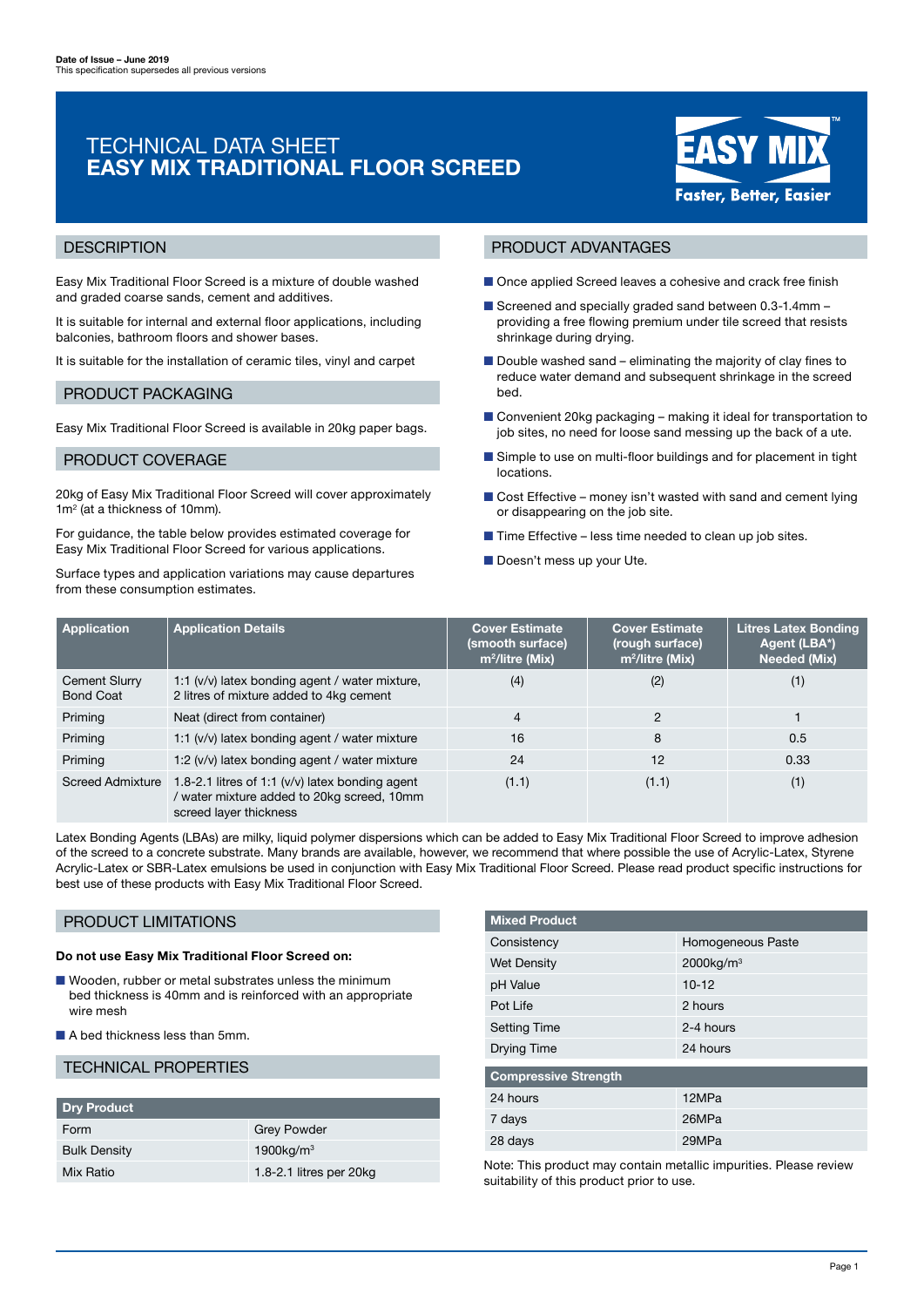## SURFACE PREPARATION

All substrates must be completely solid, dry, structurally sound, free from loose particles, paint, grease, oil, wax, dust and any other contaminants.

AS3958.1-2007 (Ceramic Tiles – Part 1: Guide to the installation of ceramic tiles) gives guidance on the types of concrete surface finish applicable to various tile fixing methods. It also provides guidance on the waiting period required for new concrete. Table 4.3 from AS3958.1 is shown below.

## CONCRETE FLOOR PREPARATION

TABLE 4.3 ex AS3958.1-2007 (Ceramic Tiles – Part 1: Guide to the installation of ceramic tiles)

| <b>Fixing Method</b> |                                  | <b>Applicability of Finish</b> |                               |                              |                     | <b>Minimum Drying</b>   | <b>Maximum</b>                                 |
|----------------------|----------------------------------|--------------------------------|-------------------------------|------------------------------|---------------------|-------------------------|------------------------------------------------|
| l Fixative           | <b>System</b>                    | Screed                         | <b>Wood Float</b><br>or Broom | <b>Power</b><br><b>Float</b> | <b>Steel Trowel</b> | <b>Time of Concrete</b> | Variation in Plane <sup>'</sup><br>of Concrete |
| Mortar               | In Situ Underlay                 | Yes                            | Yes                           | Yes                          | Yes                 | 4 weeks                 | 5mm in 3m                                      |
|                      | Separating Layer                 | Yes                            | Yes                           | Yes                          | Yes                 | 4 weeks                 | 5mm in 3m                                      |
|                      | Sand/Cement Mortar<br><b>Bed</b> | Yes                            | Yes                           | <b>No</b>                    | <b>No</b>           | 6 weeks                 | 20mm in 3m                                     |
| Adhesive             | <b>Thick Bed</b>                 | Yes                            | Yes                           | Yes                          | <b>No</b>           | 6 weeks                 | 10mm in 3m                                     |
|                      | Thin Bed                         | Yes                            | Yes                           | <b>Yes</b>                   | <b>No</b>           | 6 weeks                 | 5mm in 3m                                      |
|                      | In Situ Underlay                 | Yes                            | Yes                           | Yes                          | <b>No</b>           | 4 weeks                 | 5mm in 3m                                      |

Use of Easy Mix Traditional Floor Screed and latex bonding agent on new concrete surfaces should be governed by the criteria shown in Table 4.3 from AS3958.1-2007.

Fibre cement sheet substrates must be fixed in accordance with the manufacturer's instructions and the relevant Australian Standards.

Highly absorbent substrates should be primed with latex bonding agent, diluted at a rate of 1:1 with water.

All masonry and cementitious substrates must be primed at the rate of 2 parts water : 1 part latex bonding agent, prior to installation of Easy Mix Traditional Floor Screed.

#### MOVEMENT JOINTS

It is essential that movement joints are carried through the tile and adhesive, and that the screed is kept free from dust, adhesive and other contaminants.

Refer to AS3958.1-2007 for guidance on the design and construction of movement joints.

#### PRODUCT MIXING

- 1 Into a clean bucket, add 1 litre of clean water and 1 litre of latex bonding agent, per 20kg of Screed.
- 2 Mix contents together using a high speed drill mixer on low speed – until the screed is smooth and homogeneous.

#### APPLICATION INSTRUCTIONS

- 1 Place the mixed product onto the area to be filled. Screed and plane to the desired thickness of between 5mm-120mm per application using an appropriate straight edge.
- 2 Apply the desired surface finish using a wooden or polyurethane float.
- 3 Discard any material that has exceeded the pot life or working time of the product.

#### BONDED SCREEDS

Apply a primer coat of latex bonding agent (mixed 1:1 with water) onto the substrate. Place the mixed screed onto the bond coat while it is still wet. Apply the finish as described previously.

Note: Easy Mix Traditional Floor Screed should be applied at a minimum thickness of 25mm for bonded screeds. Un-bonded screeds should have a minimum bed thickness of 40mm.

#### TILE, VINYL AND CARPET INSTALLATION

Ceramic Tiles may be installed immediately using the 'Wet-Bed Method' or with an appropriate tile adhesive once the screed has fully cured, (usually after 7 days). In determining when laid Easy Mix Traditional Floor Screed is suitable for the installation of different flooring materials, the following guidance is presented based on Australian Standards.

AS2455.1:2007 Textile Floor Coverings – Installation and Practice (Covers products like carpets)

AS1884:2012 Floor Coverings Resilient Sheet and Tile – Installation Practices (Covers products like lino, vinyl)

AS3958.1 : 2007 Ceramic Tiles Part1 – Guide to the Installation of Ceramic Tiles

#### Textile Floor Coverings

Easy Mix Traditional Floor Screed when tested in accordance with the hygrometer test per Appendix B2.2 in AS2455.1: 2007, the screed shall exhibit a relative humidity not greater than 70%.

#### Resilient Floor Coverings

Easy Mix Traditional Floor Screed when tested in accordance with test method A3.1.2 "Relative humidity in situ probe test" per ASTM F2170 in AS1884:2012 shall exhibit a relative humidity not exceeding 75%.

Easy Mix Traditional Floor Screed when tested in accordance with test method A3.1.3 "Relative humidity surface mounted insulated hood test" per ASTM F2420 in AS1884:2012 shall exhibit a relative humidity not exceeding 70%.

#### Ceramic Tiles

Easy Mix Traditional Floor Screed when tested in accordance with test method B5 "Electrical Resistance Test" in AS3958.1: 2007 shall exhibit a moisture content of no greater than 5.5%.

Appendix A8 of AS3958.1:2007 cites that sand cement screeds such as Easy Mix Traditional Floor Screed when cured for 7 days and allowed to dry for 14 days can achieve suitable moisture contents per method B5. However determination of suitable dryness should be based upon the Electrical Resistance Test.